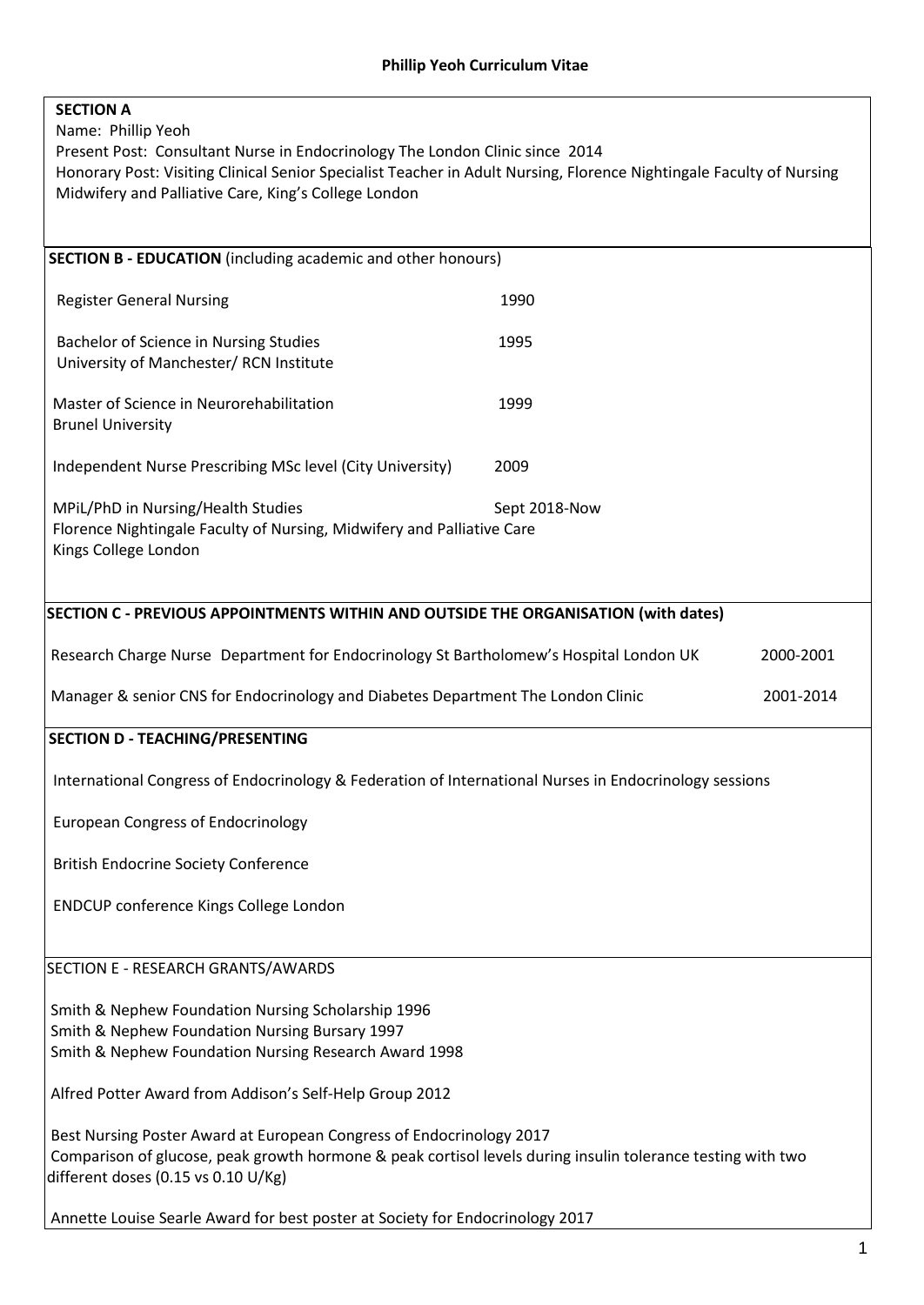|               | UK experience with continuous subcutaneous hydrocortisone Infusion in patients with adrenal insufficiency                                                                                                                  |           |  |
|---------------|----------------------------------------------------------------------------------------------------------------------------------------------------------------------------------------------------------------------------|-----------|--|
|               | <b>SECTION F-ADMINISTRATION, ACADEMIC &amp; VOLUNTARY LEADERSHIP</b>                                                                                                                                                       |           |  |
|               | Nurse Committee member of the Society for Endocrinology                                                                                                                                                                    | 2000-2004 |  |
|               | Nurse Committee member of the European Society for Endocrinology                                                                                                                                                           | 2012-2017 |  |
|               | Trustee for Addison's Disease Self Help Grou                                                                                                                                                                               | 2016-2019 |  |
|               | Vice President of Federation of International Nurses in Endocrinology                                                                                                                                                      | from 2018 |  |
|               | Nurse Committee member Society for Endocrinology                                                                                                                                                                           | from 2019 |  |
|               | Member for ENSAT European Network for Study of Adrenal Tumours                                                                                                                                                             | from 2018 |  |
|               | SECTION G - KNOWLEDGE TRANSFER - Publications, research impact and other outputs                                                                                                                                           |           |  |
| Publications: | A simple tool to assess the self-care management knowledge and skill needs of people with<br>adrenal insufficiency (AI) before their adrenal education BES Nov 2019                                                        |           |  |
|               | Real life experience of 8 people with adrenal insufficiency using subcutaneous hydrocortisone<br>infusion in continuous and pulsatile regimens recruited through hydrocortisone pump support<br>group BES Nov 2019         |           |  |
|               | Impacts and quality of life for people with adrenal insufficiency using Medical Detection Dogs<br>before and after initiation of continuous subcutaneous hydrocortisone infusion (CSHI) BES 2019                           |           |  |
|               | Textbook of Advanced Practice Nursing in Endocrinology (2019)<br>Contributor and Section Editor: Endocrine emergencies. Springer Publishing                                                                                |           |  |
|               | Competency Frameworks for Adult Endocrine Nursing 1 <sup>st</sup> & 2 <sup>nd</sup> Editions 2012 & 2014                                                                                                                   |           |  |
|               | Patient experiences with continuous subcutaneous hydrocortisone Infusion<br>Poster presentation: European Congress for Endocrinology 2018                                                                                  |           |  |
|               | Expert patients are better prepared to survive adrenal crisis than most -<br>but still lack training in injection method<br>Poster presentation: European Congress for Endocrinology 2018                                  |           |  |
|               | Best Nursing Poster Award at European Congress of Endocrinology 2017<br>Comparison of glucose, peak growth hormone & peak<br>cortisol levels during insulin tolerance testing with two different doses (0.15 vs 0.10 U/Kg) |           |  |
|               | Annette Louise Searle Award for best poster at Society for Endocrinology 2017<br>UK experience with continuous subcutaneous hydrocortisone<br>Infusion in patients with adrenal insufficiency                              |           |  |
|               | A 5 years retrospective studies looking at trends in Water Deprivation Tests and<br>roles for Endocrine Specialist Nurses<br>Poster presentation: European Congress for Endocrinology 2015                                 |           |  |
|               | Role of Endocrine Nurse in Venous Sampling<br>Poster Presentation: International Congress of Endocrinology 2008                                                                                                            |           |  |

Research In Progress: